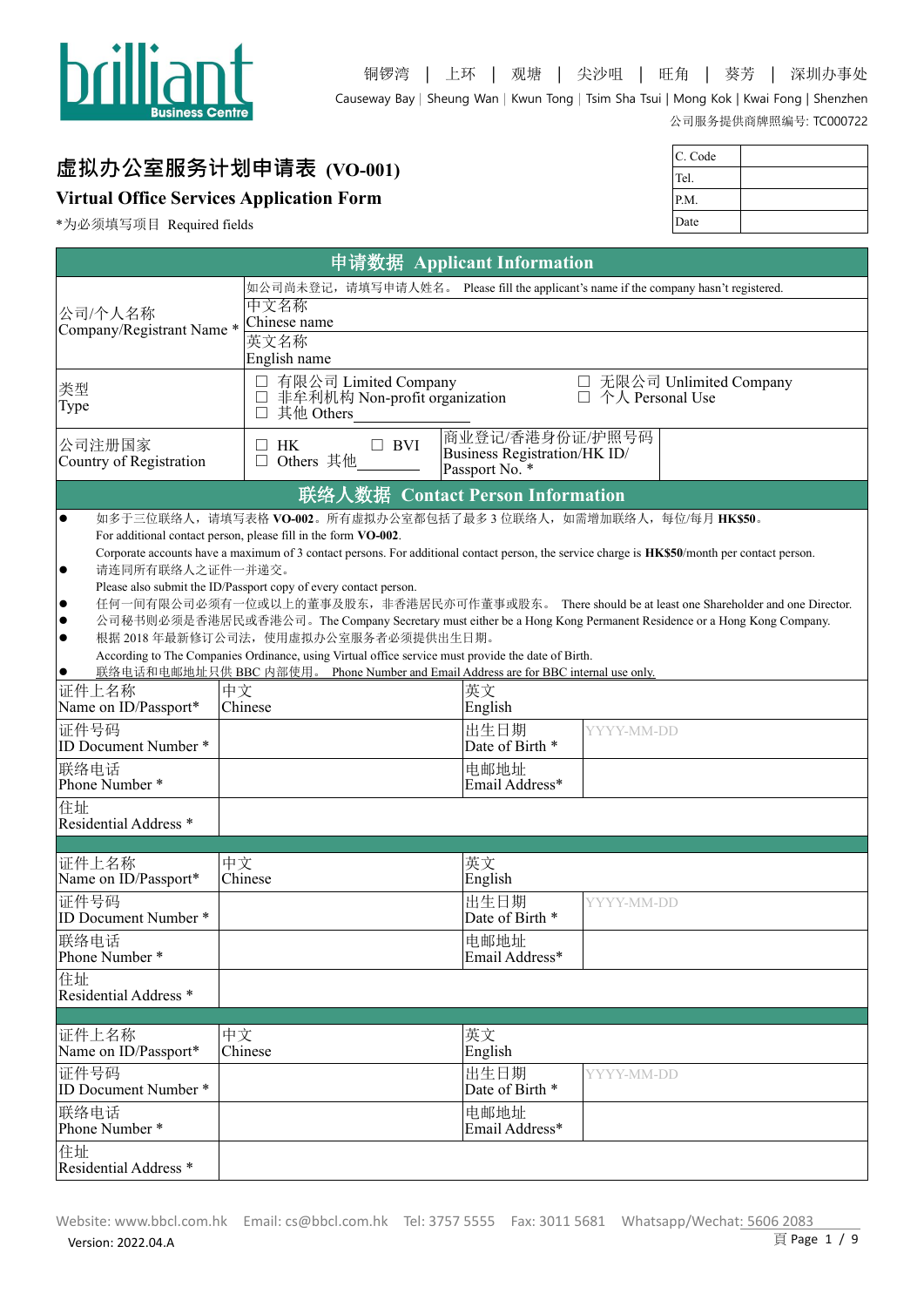

公司服务提供商牌照编号: TC000722

|    |                                                                                                                                                                                                                                                                                                                                                                                                                                                                                                                                                                                             |                                                                                                                      | 服务计划内容 Service Plan Information |                   |                   |                   |                   |
|----|---------------------------------------------------------------------------------------------------------------------------------------------------------------------------------------------------------------------------------------------------------------------------------------------------------------------------------------------------------------------------------------------------------------------------------------------------------------------------------------------------------------------------------------------------------------------------------------------|----------------------------------------------------------------------------------------------------------------------|---------------------------------|-------------------|-------------------|-------------------|-------------------|
|    | Service charge for different branches is different. Please choose a branch as your registered address for Plan A-D                                                                                                                                                                                                                                                                                                                                                                                                                                                                          | #6 个月预缴送 2 个月 6-month-prepay, and get 2 months for FREE<br>#12 个月预缴送 6 个月 12-month-prepay, and get 6 months for FREE | 收费因分行而异,请选择分行作为注册地址。            |                   |                   |                   |                   |
| A. | 基本计划 PLANA                                                                                                                                                                                                                                                                                                                                                                                                                                                                                                                                                                                  |                                                                                                                      |                                 |                   |                   |                   |                   |
|    | 无限代收信件及包裹, 并作出实时通知 Unlimited mails and parcels handling<br>➤                                                                                                                                                                                                                                                                                                                                                                                                                                                                                                                                |                                                                                                                      |                                 |                   |                   |                   |                   |
|    | 分行 Branch                                                                                                                                                                                                                                                                                                                                                                                                                                                                                                                                                                                   | 铜锣湾(CWB)                                                                                                             | 上环 $(SW)$                       | 观塘 (KT)           | 尖沙咀(TST)          | 旺角(MK)            | 葵芳(KF)            |
|    | 月费<br>Monthly Fee (HK\$)                                                                                                                                                                                                                                                                                                                                                                                                                                                                                                                                                                    | \$117                                                                                                                | \$132                           | \$132             | \$132             | \$117             | \$132             |
|    | 6 个月预缴<br>6-month-prepay (HK\$)                                                                                                                                                                                                                                                                                                                                                                                                                                                                                                                                                             | $\square$ \$700                                                                                                      | $\square$ \$790                 | $\square$ \$790   | $\Box$ \$790      | $\square$ \$700   | $\square$ \$790   |
|    | 12 个月预缴<br>12-month-prepay (HK\$)                                                                                                                                                                                                                                                                                                                                                                                                                                                                                                                                                           | $\Box$ \$1,400                                                                                                       | $\Box$ \$1,580                  | \$1,580<br>$\Box$ | $\Box$ \$1,580    | \$1,400<br>$\Box$ | $\Box$ \$1,580    |
| B. | 商务计划 PLAN B<br>无限代收信件及包裹, 并作出实时通知 Unlimited mails and parcels handling<br>➤<br>提供独立电话号码 Dedicated phone number<br>➤<br>电话秘书以贵公司名义代接电话 Phone Secretary answer phone calls on behalf of your co.<br>➤<br>代接电话后实时转驳至指定号码 Phone Secretary answer and redirect phone call(s)<br>⋗<br>主动通知阁下有关来电及口讯 Phone/Email notification of received call(s)                                                                                                                                                                                                                                                  |                                                                                                                      |                                 |                   |                   |                   |                   |
|    | 分行 Branch                                                                                                                                                                                                                                                                                                                                                                                                                                                                                                                                                                                   | 铜锣湾(CWB)                                                                                                             | 上环 (SW)                         | 观塘 (KT)           | 尖沙咀(TST)          | 旺角(MK)            | 葵芳(KF)            |
|    | 月费                                                                                                                                                                                                                                                                                                                                                                                                                                                                                                                                                                                          | \$317                                                                                                                | \$333                           | \$333             | \$333             | \$317             | \$333             |
|    | Monthly Fee (HK\$)<br>6 个月预缴                                                                                                                                                                                                                                                                                                                                                                                                                                                                                                                                                                | $\Box$ \$1,900                                                                                                       | $\Box$ \$2,000                  | $\Box$ \$2,000    | \$2,000<br>$\Box$ | $\Box$ \$1,900    | $\Box$ \$2,000    |
|    | 6-month-prepay (HK\$)<br>12 个月预缴<br>12-month-prepay (HK\$)                                                                                                                                                                                                                                                                                                                                                                                                                                                                                                                                  | $\Box$ \$3,800                                                                                                       | $\Box$ \$3,960                  | $\Box$ \$3,960    | $\Box$ \$3,960    | $\Box$ \$3,800    | $\square$ \$3,960 |
|    | 电话秘书以贵公司名义代接电话 Phone Secretary answer phone calls on behalf of your co.<br>$\blacktriangleright$<br>代接电话后实时转驳至指定号码 Phone Secretary answer and redirect phone call(s)<br>$\blacktriangleright$<br>$\blacktriangleright$<br>主动通知阁下有关来电及口讯 Phone/Email notification of received call(s)<br>一个电子水牌位置租用 By using 1 unit space on our e company directory board<br>➤                                                                                                                                                                                                                              |                                                                                                                      |                                 |                   |                   |                   |                   |
|    | 分行 Branch                                                                                                                                                                                                                                                                                                                                                                                                                                                                                                                                                                                   | 铜锣湾(CWB)                                                                                                             | $E$ 环 (SW)                      | 观塘 (KT)           | 尖沙咀(TST)          | 旺角(MK)            | 葵芳(KF)            |
|    | 月费<br>Monthly Fee (HK\$)                                                                                                                                                                                                                                                                                                                                                                                                                                                                                                                                                                    | \$345                                                                                                                | \$360                           | \$360             | \$360             | \$345             | \$360             |
|    | 6 个月预缴                                                                                                                                                                                                                                                                                                                                                                                                                                                                                                                                                                                      | $\square$ \$2,060                                                                                                    | $\Box$ \$2,160                  | $\Box$ \$2,160    | $\Box$ \$2,160    | $\square$ \$2,060 | $\Box$ \$2,160    |
|    | 6-month-prepay (HK\$)<br>12 个月预缴<br>12-month-prepay (HK\$)                                                                                                                                                                                                                                                                                                                                                                                                                                                                                                                                  | $\Box$ \$4,080                                                                                                       | \$4,200<br>$\Box$               | \$4,200<br>□      | $\Box$ \$4,200    | $\Box$ \$4,080    | \$4,200<br>$\Box$ |
| D. | 尊尚计划 PLAN D<br>无限代收信件及包裹, 并作出实时通知 Unlimited mails and parcels handling<br>➤<br>提供独立电话号码 Dedicated phone number<br>⋗<br>电话秘书以贵公司名义代接电话 Phone Secretary answer phone calls on behalf of your co.<br>$\blacktriangleright$<br>$\blacktriangleright$<br>代接电话后实时转驳至指定号码 Phone Secretary answer and redirect phone call(s)<br>主动通知阁下有关来电及口讯 Phone/Email notification of received call(s)<br>➤<br>➤<br>一个电子水牌位置租用 By using 1 unit space on our e company directory board<br>共享传真号码 Provide shared fax number<br>⋗<br>无限接收页数 Unlimited faxes receive to send to your email in PDF<br>⋗<br>分行 Branch | 铜锣湾(CWB)                                                                                                             | 上环 (SW)                         | 观塘 (KT)           | 尖沙咀(TST)          | 旺角(MK)            | 葵芳(KF)            |
|    | 月费                                                                                                                                                                                                                                                                                                                                                                                                                                                                                                                                                                                          | \$380                                                                                                                | \$397                           | \$397             | \$397             | \$380             | \$397             |
|    | Monthly Fee (HK\$)<br>6 个月预缴                                                                                                                                                                                                                                                                                                                                                                                                                                                                                                                                                                | \$2,280<br>$\Box$                                                                                                    | \$2,380<br>□.                   | \$2,380<br>$\Box$ | $\square$ \$2,380 | 52,280<br>$\Box$  | \$2,380<br>$\Box$ |
|    | 6-month-prepay (HK\$)<br>12 个月预缴                                                                                                                                                                                                                                                                                                                                                                                                                                                                                                                                                            |                                                                                                                      |                                 |                   |                   |                   |                   |
|    | 12-month-prepay (HK\$)                                                                                                                                                                                                                                                                                                                                                                                                                                                                                                                                                                      | $\Box$ \$4,380                                                                                                       | $\Box$ \$4,600                  | $\Box$ \$4,600    | $\Box$ \$4,600    | $\Box$ \$4,380    | $\Box$ \$4,600    |
|    |                                                                                                                                                                                                                                                                                                                                                                                                                                                                                                                                                                                             |                                                                                                                      |                                 |                   |                   |                   |                   |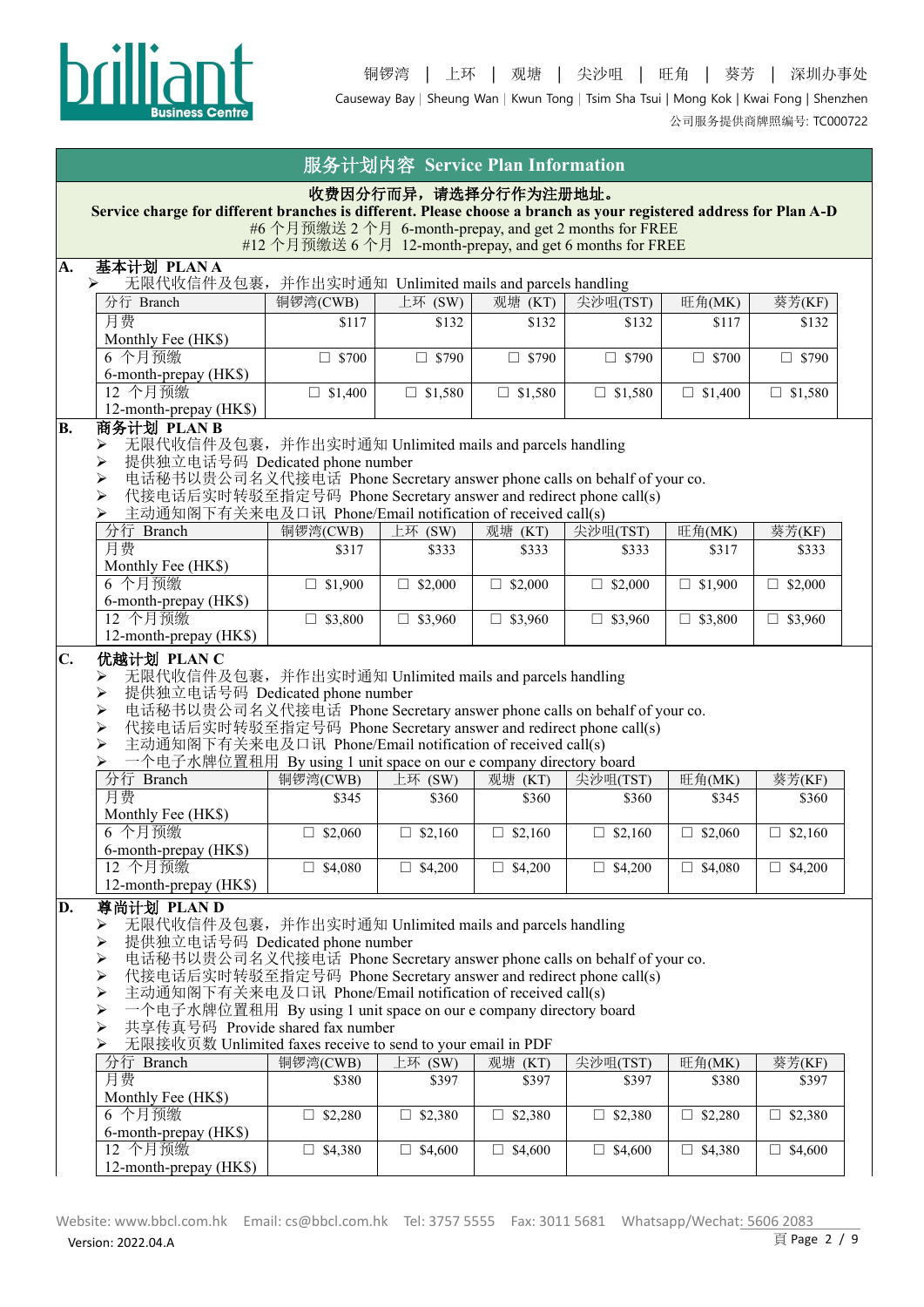

| E.<br>电话计划 PLAN E<br>提供独立电话号码 Dedicated phone number<br>➤<br>$\blacktriangleright$<br>➤<br>↘                                                                                                                                                                                                                           | 电话秘书以贵公司名义代接电话 Phone Secretary answer phone calls on behalf of your co.<br>代接电话后实时转驳至指定号码 Phone Secretary answer and redirect phone call(s)<br>主动通知阁下有关来电及口讯 Phone/Email notification of received call(s)<br>6 个月预缴 6-month-prepay HK\$1,230 □ 12 个月预缴 12-month-prepay HK\$2,380                                                                                                                               |
|------------------------------------------------------------------------------------------------------------------------------------------------------------------------------------------------------------------------------------------------------------------------------------------------------------------------|----------------------------------------------------------------------------------------------------------------------------------------------------------------------------------------------------------------------------------------------------------------------------------------------------------------------------------------------------------------------------------------------------------------|
| 邮件通知<br>Mail Notification *                                                                                                                                                                                                                                                                                            | □ 以电邮通知 Notify by email                                                                                                                                                                                                                                                                                                                                                                                        |
| 按金 Deposit *                                                                                                                                                                                                                                                                                                           | □\$100 (适用于所有计划)                                                                                                                                                                                                                                                                                                                                                                                               |
|                                                                                                                                                                                                                                                                                                                        | 来电处理 Call Management                                                                                                                                                                                                                                                                                                                                                                                           |
| 欢迎语 Greetings                                                                                                                                                                                                                                                                                                          |                                                                                                                                                                                                                                                                                                                                                                                                                |
| 来电处理安排<br>Call Handling Service                                                                                                                                                                                                                                                                                        | 接听后实时转驳至指定号码, 或 Transfer to assigned no. after answer, OR<br>□ 系统转驳至指定号码 Direct transfer to assigned no.<br>以电邮通知 Notify by email                                                                                                                                                                                                                                                                              |
| 备注 Remarks<br>(可提供公司数据以提升服务质素<br>Please provide the following information for<br>better quality of services.)                                                                                                                                                                                                          |                                                                                                                                                                                                                                                                                                                                                                                                                |
|                                                                                                                                                                                                                                                                                                                        | 增值服务 Value-Added Options                                                                                                                                                                                                                                                                                                                                                                                       |
| 非办公时间来电处理 [\$30/月]<br>Call Handling after office-hr                                                                                                                                                                                                                                                                    | 非办公时间, 将来电转驳至指定号码。<br>Call(s) will be forwarded to your designated phone number during non-office hour.                                                                                                                                                                                                                                                                                                        |
| 邮件扫瞄服务<br>Mail Scan Service<br>\$100/月 - 10 封<br>$\perp$<br>\$100/Month for 10 mails<br>□ \$300/月 - 30 封<br>\$300/Month for 30 mails                                                                                                                                                                                   | 信件扫瞄并以电邮通知。Scan mail as PDF and send by email.<br>$\bullet$<br>每封不多于 20 页 A4 纸。Included 20 A4 pages per mail.<br>$\bullet$<br>#如没有使用这服务而需要扫瞄邮件, 将收取 HKD\$20/封, 并限 20 页 A4 纸。<br>#If you have not applied this service and you wish to scan the mail, the service charge<br>per mail is HKD\$20, limited to 20 A4 pages of content.                                                                             |
|                                                                                                                                                                                                                                                                                                                        | 增值服务 Value-Added Options                                                                                                                                                                                                                                                                                                                                                                                       |
| 代办成员登记册、董事登记册、公司秘书登记册,费用\$400/次<br>● 编制成员登记册、董事登记册及公司秘书登记册                                                                                                                                                                                                                                                             | Prepare the Register Of Members, Register Of Directors & Register Of Company Secretary - HKD\$400/Once<br>Prepare the Register Of Members, Register Of Directors & Register Of Company Secretary<br>服务只限制作一次, 修改需重新收费 This is one-time service, no update would be allowed when the Registers are made.                                                                                                        |
| 重要控制人登记册                                                                                                                                                                                                                                                                                                               | Significant Controllers Register (见附录 7 See Guideline 7)                                                                                                                                                                                                                                                                                                                                                       |
| 代办重要控制人登记册, 费用\$300/次<br>Prepare the Significant Controllers Register - HKD\$300/Once                                                                                                                                                                                                                                  | 编制重要控制人登记册, 并把重要控制人的所需详情及公司指定代表的联络数据记入该登记册内一次 Prepare the SCR and enter<br>the required particulars of the significant controller(s) and contact detail of the designated representative of the company in the SCR once                                                                                                                                                                                        |
| 代任重要控制人登记册内指定代表, 费用\$1,000/年<br>$\Box$                                                                                                                                                                                                                                                                                 | Serve as the Designated Representative of the Significant Controllers Register (SCR) - HKD\$1,000/year<br>客户若牵涉任何涉嫌违法事件、或受到民事或刑事起诉, 本公司有权实时辞任重要控制人登记册内指定代表<br>In suspicion of the Customer is involved in any illegal activities, or subjected to any civil or criminal prosecution, BBC reserves all rights to<br>resign from the position of the Designated Representative of the SCR with immediate effect. |
|                                                                                                                                                                                                                                                                                                                        | 水牌服务 Office Directory                                                                                                                                                                                                                                                                                                                                                                                          |
| 实体水牌位置租用<br><b>Office Directory Service</b><br>一个水牌位置租用<br>By using 1 unit space on our company directory board<br>12 个月 Service period: 12 months<br>折后平均月费 Discounted average monthly fee HKD\$133-150<br>一次性制作费 Production fee HKD\$300<br>□ 6 个月预缴 6-month-prepay HK\$1,500<br>□ 12 个月预缴 12-month-prepay HK\$2,700 | 电子水牌位置租用<br><b>Electronic Office Directory Service</b><br>一个电子水牌位置租用<br>By using 1 unit space on our e-company directory board<br>12 个月 Service period: 12 months<br>月费 Monthly Fee HKD\$16<br>$\bullet$<br>6个月预缴 6-month-prepay HK\$144<br>□ 12个月预缴 12-month-prepay HK\$288                                                                                                                                   |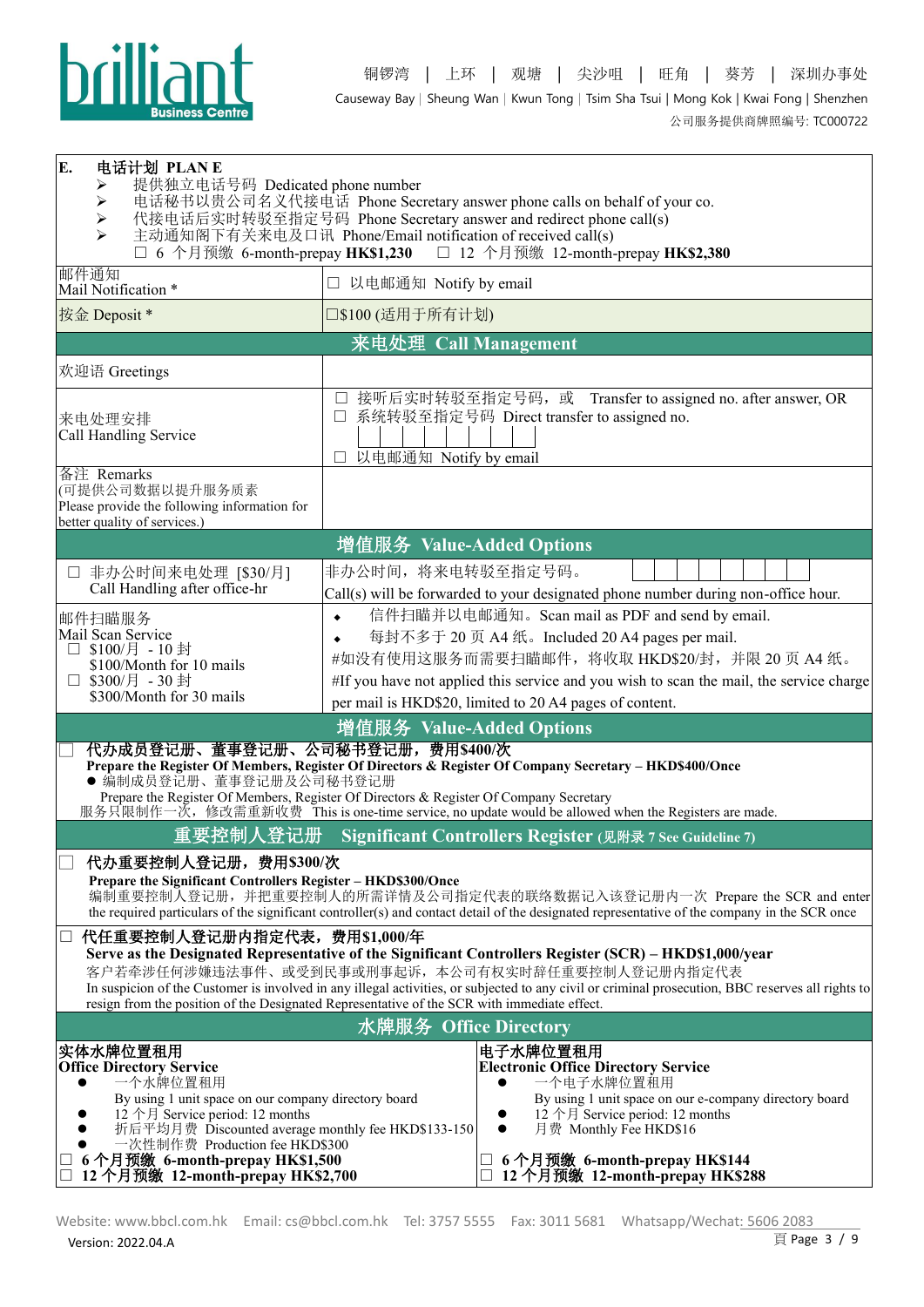

|                                                                                                                                                                                                                                                                                      | 公司秘书服务 Company Secretary Service                                                                                                                                                                                                                                                                                                                                                                                                                                                                                                                                                                                           |                                                                                                                                                                                                                                                                                                                                                                                                                                                                                                                                                                                                                                    |
|--------------------------------------------------------------------------------------------------------------------------------------------------------------------------------------------------------------------------------------------------------------------------------------|----------------------------------------------------------------------------------------------------------------------------------------------------------------------------------------------------------------------------------------------------------------------------------------------------------------------------------------------------------------------------------------------------------------------------------------------------------------------------------------------------------------------------------------------------------------------------------------------------------------------------|------------------------------------------------------------------------------------------------------------------------------------------------------------------------------------------------------------------------------------------------------------------------------------------------------------------------------------------------------------------------------------------------------------------------------------------------------------------------------------------------------------------------------------------------------------------------------------------------------------------------------------|
| S1 计划 (基本)<br>Plan S1 (Basic)                                                                                                                                                                                                                                                        | S2 计划 (商务)<br>Plan S2 (Plus)                                                                                                                                                                                                                                                                                                                                                                                                                                                                                                                                                                                               | S3 计划 (专业)<br>Plan S3 (Pro)                                                                                                                                                                                                                                                                                                                                                                                                                                                                                                                                                                                                        |
| 公司秘书服务内容包括:<br>Company Secretary Service included:<br>出任公司秘书一职至贵公司本年度结<br>$\bullet$<br>東日<br>Participate as company secretary until<br>the next anniversary of its incorporation<br>准备及按时提交同一年度的周年申报<br>$\bullet$<br>表 (AR)<br>Prepare and submit Annual Return (AR)<br>for the year | 公司秘书服务内容包括:<br>Company Secretary Service included:<br>出任公司秘书一职至贵公司本年度结<br>$\bullet$<br>東日<br>Participate as company secretary until<br>the next anniversary of its incorporation<br>准备及按时提交同一年度的周年申报<br>$\bullet$<br>表 (AR)<br>Prepare and submit Annual Return (AR)<br>for the year<br>编制 / 更新重要控制人登记册, 并把<br>$\bullet$<br>重要控制人的所需详情及公司指定代<br>表的联络数据记入该登记册内<br>Prepare the SCR and enter the required<br>particulars of the significant controller(s)<br>and contact detail of the designated<br>representative of the company in the<br>SCR.<br>编制 / 更新成员登记册、董事登记册<br>э<br>及公司秘书登记册<br>Prepare the Register Of Members, | 公司秘书服务内容包括:<br>Company Secretary Service included:<br>出任公司秘书一职至贵公司本年度结<br>$\bullet$<br>東日<br>Participate as company secretary until<br>the next anniversary of its incorporation<br>准备及按时提交同一年度的周年申报<br>$\bullet$<br>表 (AR)<br>Prepare and submit Annual Return (AR)<br>for the year<br>编制 / 更新重要控制人登记册, 并把<br>$\bullet$<br>重要控制人的所需详情及公司指定代<br>表的联络数据记入该登记册内<br>Prepare the SCR and enter the required<br>particulars of the significant controller(s)<br>and contact detail of the designated<br>representative of the company in the<br>SCR.<br>编制 / 更新成员登记册、董事登记册<br>$\bullet$<br>及公司秘书登记册<br>Prepare the Register Of Members, |
|                                                                                                                                                                                                                                                                                      | Register Of Directors & Register Of<br>Company Secretary.<br>代办商业登记续期<br>0<br><b>Arrange for Business Registration</b><br>Certificate Renewal                                                                                                                                                                                                                                                                                                                                                                                                                                                                              | Register Of Directors & Register Of<br>Company Secretary.<br>代办商业登记续期<br>$\bullet$<br><b>Arrange for Business Registration</b><br><b>Certificate Renewal</b><br>任意选用以下服务共 4 次:<br>Use any service from below. <b>Quota: 4</b> :<br>周年股东大会会议记录<br>$\bullet$<br>Preparing the first director minutes<br>提交开业通知/没营运会议纪录<br>$\bullet$<br>Preparing the Notification of<br>Commencement of Business by<br>Corporation / the No commencement<br>letter<br>更新业务性质<br>$\bullet$<br>Changing company business nature                                                                                                                        |
|                                                                                                                                                                                                                                                                                      |                                                                                                                                                                                                                                                                                                                                                                                                                                                                                                                                                                                                                            | 更改营业地址、注册地址<br>$\bullet$<br>Changing company registered address<br>更改公司名称<br>$\bullet$<br>Changing company name<br>申请分行商业登记证<br>Applying for branch registration<br>certificate<br>分行更改资料<br>Changing branch details<br>董事委任及辞任<br>Appointment and registration of director<br>更改董事数据<br>Updating directors' personal information<br>增加注册资本<br>Applying Share Allotment                                                                                                                                                                                                                                                            |
| \$800/年 Year<br>□.                                                                                                                                                                                                                                                                   | □ \$1,780/年 Year                                                                                                                                                                                                                                                                                                                                                                                                                                                                                                                                                                                                           | □ \$1,880/年 Year                                                                                                                                                                                                                                                                                                                                                                                                                                                                                                                                                                                                                   |
|                                                                                                                                                                                                                                                                                      | 公司秘书服务计划并不包括政府费用 Government Fee is NOT included in the Company Secretary service plans above.<br>非香港居民成立公司建议使用 This service is recommended for a company without any Hong Kong Resident as its shareholder.<br>客户若牵涉任何涉嫌违法事件、或受到民事或刑事起诉, 本公司有权实时辞任公司秘书 In suspicion of the Customer is<br>involved in any illegal activities, or subjected to any civil or criminal prosecution, BBC reserves all rights to resign from the position                                                                                                                                                                                       |                                                                                                                                                                                                                                                                                                                                                                                                                                                                                                                                                                                                                                    |

of Company Secretary with immediate effect.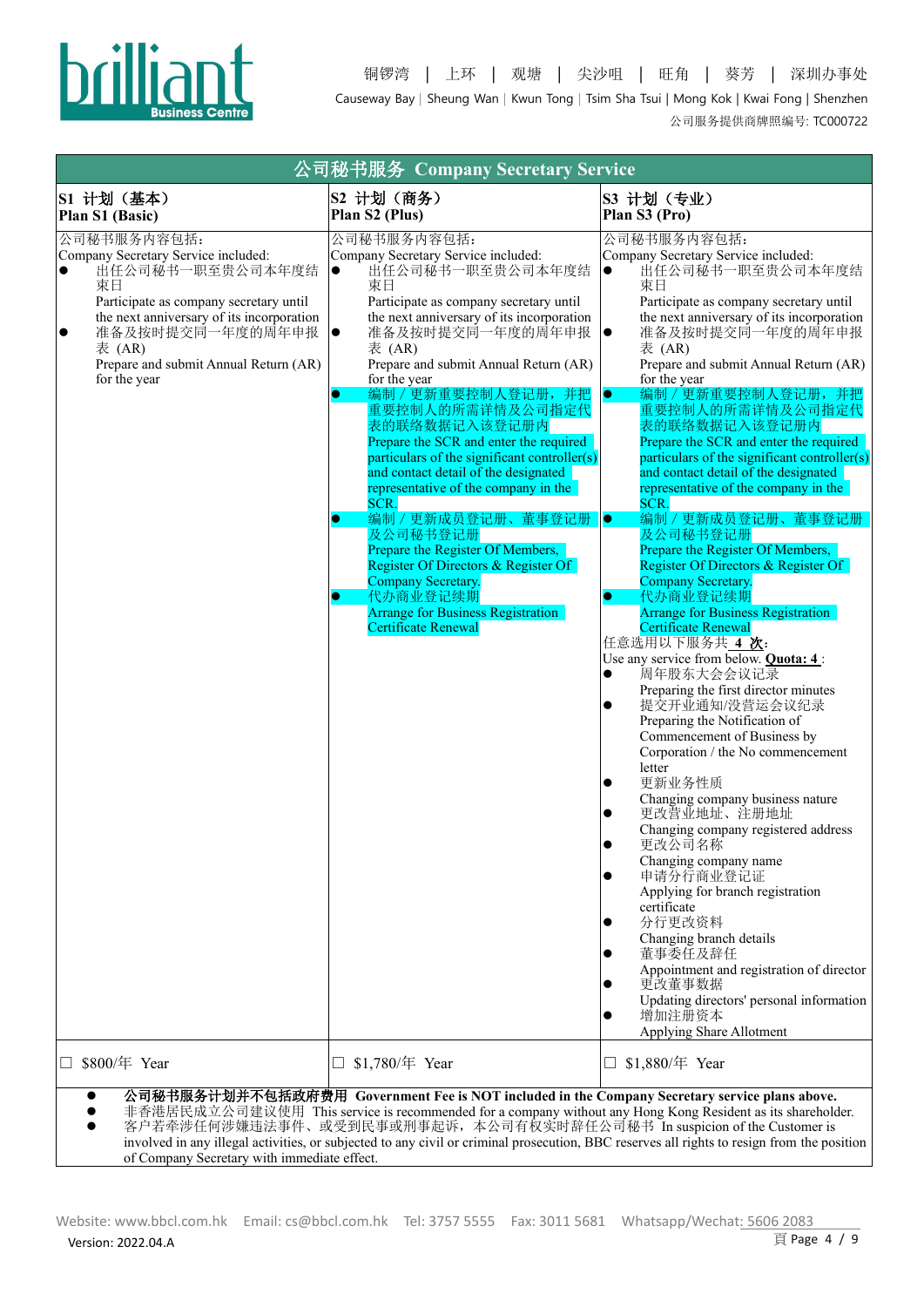

铜锣湾 | 上环 | 观塘 | 尖沙咀 | 旺角 | 葵芳 | 深圳办事处 Causeway Bay <sup>|</sup> Sheung Wan <sup>|</sup> Kwun Tong <sup>|</sup> Tsim Sha Tsui | Mong Kok | Kwai Fong | Shenzhen 公司服务提供商牌照编号: TC000722

|                                                                                                                                                                                                                                      | 邮件转寄 Mail Re-directing Service                                                                                        |                                                                                                                                                                                      |                                  |  |  |
|--------------------------------------------------------------------------------------------------------------------------------------------------------------------------------------------------------------------------------------|-----------------------------------------------------------------------------------------------------------------------|--------------------------------------------------------------------------------------------------------------------------------------------------------------------------------------|----------------------------------|--|--|
| 方式                                                                                                                                                                                                                                   | 地区及邮费                                                                                                                 | 转寄频率                                                                                                                                                                                 | 月费                               |  |  |
| <b>Type</b>                                                                                                                                                                                                                          | Area and Delivery Fee                                                                                                 | Forwarding Cycle                                                                                                                                                                     | Monthly Fee                      |  |  |
| 邮寄                                                                                                                                                                                                                                   | 香港 (包转寄 20 封邮件及基本邮费)                                                                                                  | 每周五 Every Friday                                                                                                                                                                     | \$70<br>$\Box$                   |  |  |
| by post                                                                                                                                                                                                                              | Hong Kong Area only (20 mails and stamp fee included)                                                                 | 每月转寄 Every Month                                                                                                                                                                     | \$50<br>$\overline{\phantom{0}}$ |  |  |
|                                                                                                                                                                                                                                      | 海外或内地 (包转寄 20 封邮件及基本邮费)                                                                                               | 每周五 Every Friday                                                                                                                                                                     | \$90<br>$\Box$                   |  |  |
|                                                                                                                                                                                                                                      | Overseas or Mainland China (20 mails and stamp fee included)                                                          | 每月转寄 Every Month                                                                                                                                                                     | \$75<br>$\overline{\phantom{0}}$ |  |  |
| 速递                                                                                                                                                                                                                                   | 顺丰速运 S.F. Express [\$60/月]                                                                                            | 每周五 Every Friday                                                                                                                                                                     | \$60                             |  |  |
| by courier                                                                                                                                                                                                                           | 运费到付 Delivery fee payable at destination                                                                              | 每月转寄 Every Month                                                                                                                                                                     | \$60<br>ш                        |  |  |
| 转寄地址:                                                                                                                                                                                                                                |                                                                                                                       | 收件人 Receiver:                                                                                                                                                                        |                                  |  |  |
| Forward Address:                                                                                                                                                                                                                     |                                                                                                                       | 电话 Tel:                                                                                                                                                                              |                                  |  |  |
|                                                                                                                                                                                                                                      | 企业形象提升服务<br><b>Corporate Image Enhancement Services</b>                                                               |                                                                                                                                                                                      |                                  |  |  |
| 独立传真服务<br>E-fax service                                                                                                                                                                                                              | <b>E-Fax \$600</b><br>提供独立传真号码, 可于网上直接收发传真 Dedicated fax number with online portal<br>12 个月 Service period: 12 months |                                                                                                                                                                                      |                                  |  |  |
| 企业电邮服务<br>Corporate Email                                                                                                                                                                                                            | 计划 E1 \$600<br>٠                                                                                                      | □ 计划 E2 \$800<br>计划 E3 \$900<br>包括域名注册费 1年 Domain Name Registration fee for 1 year included<br>送基本数据网页一页 Free parking page for company's information<br>*页 6 有详细表格 Details on page 6 |                                  |  |  |
| $\Box$ 900 <b>K</b> Pieces \$800<br>□400 张 Pieces \$500<br>□600 张 Pieces \$600<br>公司卡片印刷<br>任选一款设计 Choose design from templates<br><b>Business Card Printing</b><br>印刷费全包 Printing fee included<br>٠<br>*页 6 有详细表格 Details on page 6 |                                                                                                                       |                                                                                                                                                                                      |                                  |  |  |

# 服务将于缴交费用确认后生效。 Services will start ONLY when payment is verified.

#### 请连同商业登记证及联络人证件副本一并递交。

**Please submit the BR copy and the ID copy of all contact persons for application.**

如经网上申请虚拟办公室服务,申请人需手持身份证照片一并递交。

**For online application, a photo of the applicant holding his/her ID card MUST also be submitted**

#### 一般条款 **MAIN TERMS**

1. 本合约由智尚商务国际有限公司(服务供货商)提供,并由申请虚拟办公室服务的公司或个人(客户)同意,双方共同履行合约内所载 的条款及细则。

This agreement is offered by Brilliant Business Centre Limited (Service Provider) and is accepted by the applicant of virtual office service (Customer), both executing those terms and conditions stated in this agreement.

- 2. 本协议受中华人民共和国香港特别行政区法律管辖,并按香港特别行政区法律阐释,服务提供商及客户均同意接受香港特别行政区法院 的专属管辖权所管辖。This agreement shall be governed by and construed in accordance with the laws of the Hong Kong Special Administrative Region ("HKSAR") and the parties hereby irrevocably submit to the non-exclusive jurisdiction of the Courts of the HKSAR.
- 3. 客户知悉并同意在本合约中没有赋予客户占用或使用任何服务供货商的办公室、设备或设施的权力。
- The Customer understands and agrees that they will have no right to occupy and access any part of the premises and any equipment or facilities within the premises of the Service Provider under this agreement.
- 4. 客户知悉并同意如要使用服务供货商的分行地址申请任何牌照, 必须先得服务供货商书面同意, 否则服务供货商有权向相关机构提出反 对并终止客户的一切服务。

The Customer understands and agrees that if they use the registered address of the Service Provider to apply any license, they MUST get written approval from the Service Provider. Otherwise the Service Provider would terminate the service(s) with immediate effect and send objection to the related party.

5. 在未经服务供货商认可的情况下,客户不能在服务生效前或终止后,或以其他未向服务供货商登记的公司和客户的名义,公开或使用其 提供的地址、电话号码以及传真号码。服务供货商保留因上述情况而引致损失而追究的权利。

The Customer shall not publish or use the provided address, telephone number and fax number without the prior authorization from the Service Provider, before the commencement of services or after termination of services, or on behalf of a company or user not registered with the Service Provider. The Service Provider reserves all rights for claiming against all losses and expenses incurred.

6. 在服务生效前或终止期间,或任何未经认可的情况下,服务供货商有权拒绝收取客户的邮件、包裹、电邮、传真或任何对象,及拒绝处 理客户专线电话的来电,并且不会通知以上各种项目的传送。在服务终止的 30 天后,客户遗下的任何邮件、包裹、传真和对象,服务 供货商有权代为处理。

Before the commencement of service, during suspension period, or any situation without the prior authorization, the Service Provider will reject all mails, parcels, fax or any other objects sent to the Customer and will not handle all calls from the assigned telephone number. The Service Provider is not responsible to notify the Customer of such delivery. 30 days after terminating the service, any mails, parcels, fax or any other objects that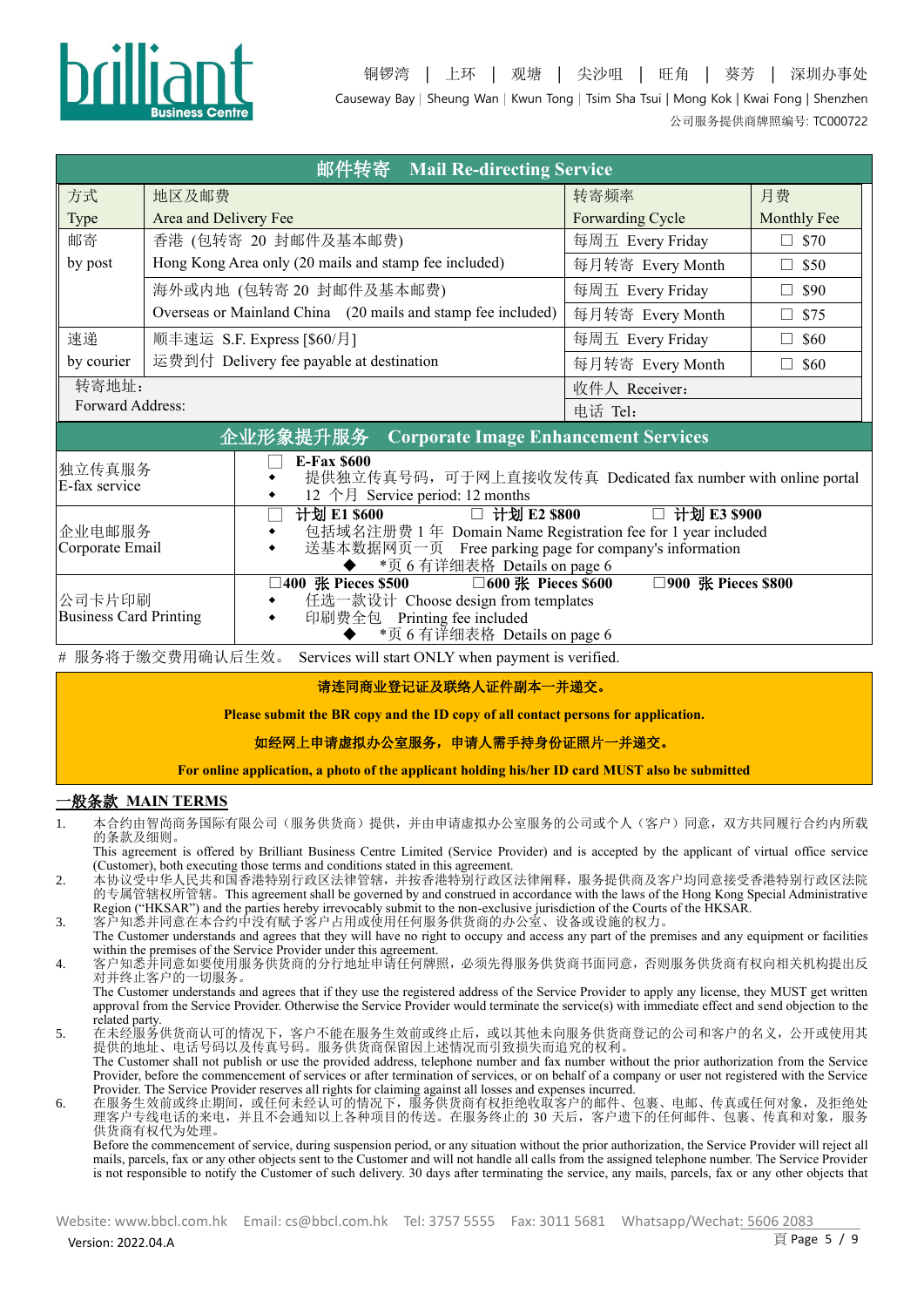

Causeway Bay <sup>|</sup> Sheung Wan <sup>|</sup> Kwun Tong <sup>|</sup> Tsim Sha Tsui | Mong Kok | Kwai Fong | Shenzhen

公司服务提供商牌照编号: TC000722

being sent to or left at any offices of the Service Provider shall be at the disposal of the Service Provider at its absolute discretion.

7. 就以下情况,服务供货商有权终止服务而不作任何通知;同时亦无须为停止提供服务,而负上法律责任或承担任何被索偿的后果。 Under the following circumstances, the Service Provider reserves all rights to terminate services without any prior notice. The Service Provider shall bear no legal responsibilities nor shall be liable for any claims or compensation for discontinuing services.<br>7.1 客户进行任何与服务供货商构成直接或间接竞争的行业;

- 客户进行任何与服务供货商构成直接或间接竞争的行业;
- The Customer is running any business that is identified as direct or indirect competition to the Service Provider;

客户未能按时缴交费用,包括服务费、手续费或转寄邮件费用;或未能及时更新商业登记;或未按香港法例提交必要文件; The Customer has failed to settle any service fees, handling fees or reimbursements of postage, or to renew business registration on time; or to submit necessary documents required by the law of HKSAR;

7.3 客户涉嫌进行或涉及任何非法、违例或诈骗活动;

In suspicion of the Customer is involving or carrying out a fraud and any illegal or improper activities; 7.4 客户涉嫌利用服务供货商提供的服务作展销会或招聘会等活动;

- In suspicion of the Customer is using provided services to hold any promotional sales or public recruitment events;
- 7.5 客户涉嫌在未经服务供货商许可下,把服务转移或分配至任何第三者使用; In suspicion of the Customer is transferring or assigning any or part of the services to any other parties, without the prior authorization from the Service Provider;
- 7.6 客户公司或客户公司联络人因任何问题而被追数人或公司透过上门、电话或信件等等到服务供货商的服务点追讨债务。债务不限于 钱债,包括任何形式;
- The Customer, or any contact person(s) of the Customer is ordered to pay debt by phone calls, letters, by person, etc.;
- 7.7 客户公司或客户公司联络人因任何问题而被第三者以透过上门、电话或信件等等到服务供货商的服务点进行滋扰,抗议或任何扰乱 性行为;
- The Customer, or any contact person(s) of the Customer has caused any third party to disturb the operation at any service point of the Service Provider to claim for lost, protest, etc.
- 7.8 客户公司或客户公司联络人因任何负面新闻而令传媒到服务供货商的服务点进行采访,拍摄,录像等等行为;
- The Customer, or any contact person(s) of the Customer has caused the press and media to arrive at any service point of the Service Provider for interview, filming or taking photograph;
- 7.9 客户公司遭清盘、遭执达利上门执行法庭命令、或已告解散。 The Customers' company has been liquidated / wound-up, a Baliff's presence at the service point and has started effecting the execution of court orders and judgments, or the company has been dissolved.
- 8 客户知悉并同意在本协议中服务供货商并不保证会为客户签署包括但不限于政府或执法机构以申报使用本公司地址为其地址的申请书,
	- 服务供货商需时 7-14 天审视该文件,同时可能会就签署相关文件收费。服务供货商有权拒绝签署任何文件,亦有权向相关政府或执法机 构提交取消相关授权的通知书。

The Customer shall acknowledge and agree in accordance with the Terms that the Service Provider does not guarantee to endorse an application for the Customer regarding the declaration to including but not limited to the government and law enforcement agencies in relation to the use of our company's registered address as the Customer's address. The Service Provider may require 7 to 14 days to review the relevant documents, and may induce additional charges for endorsing the associated documents. The Service Provider reserves the right to refuse to endorse any documents, and to submit the notification of termination of relevant authorization to the government and law enforcement agencies.

9 如有任何争议,服务供货商将保留最终决定权。

Should any disputes arise, the decision of the Service Provider shall be final.

### 责任范围 **LIMITATION OF LIABILITY**

10 客户已知悉因语言、文字或电子通讯的限制,如因服务受阻、延误或中断、或任何错漏,服务供货商的责任只限于其服务受影响的时段的 服务费, 服务供货商不会因上述原因而负上其他责任。

The Customer acknowledges that due to the imperfect nature of verbal, written and electronic communications, the Service Provider is not responsible for any failure to render any service, any error or omission, or any delay or interruption of any service, the sole obligation is limited to the service charges during the affected period.

- 11 客户同意不会因服务受阻、延误或中断、或任何错漏而引致的直接或间接损失(包括业务及收益之损失)而提出索偿。
- The Customer agrees to waive, and agrees not to make, any claims for damages, direct or consequential, including with respect to lost business or profits, arising out of any failure to furnish any service, any error or omission with respect there to, or any delay or interruption of services.
- 12 服务供货商同意在未经客户同意的情况下,不会向第三者售卖或提供其任何数据。

The Service Provider agrees that no information of the Customer would be sell to any third party without consent from the Customer.

#### 合约期 **CONTRACT PERIOD**

13 首合约期为服务生效日期起至已缴付的服务周期完结为止。其后合约期会按照客户每次缴付的服务周期而延续,而本合约之内容亦会于 新延续的合约期内适用。

The first contract period will be the period started from the date of service commenced to the last date of the period covered within the first payment. The contract period will be extended according to the period covered of each payment of the Customer afterward, and the content of this agreement will be applicable within the extended contract period.

14 提早终止服务并不会退回已缴交之服务费用。

# Service fee will not be refund for early termination.

# 关于服务及付款 **ABOUT SERVICE AND PAYMENT**

15 代收取客户邮件及包裹 MAIL HANDLING SERVICES

15.1 邮件或包裹的总体积不应超过 53cm x 32 cm x 23cm,长阔高总和不超过 108cm。超出上限服务供货商有权拒收。

- The total volume of mails and parcels shall not exceed 53cm x 32 cm x 23cm (Sum of the length of the sides less than 108cm). The Service Provider reserves rights to refuse receiving further mails and parcels which volume exceed the prescribed size.
- 15.2 服务供货商有权拒收客户任何危险或非法的对象。

The Service Provider reserves the rights to refuse receiving any dangerous or illegal items for the Customer. 15.3 客户包裹之处理费用将根据存放时间及数量而定,详情如下:

|  |  |  | The handling charge of the parcel received for the Customer will be based on the storing time and the quantity, details as follows: |
|--|--|--|-------------------------------------------------------------------------------------------------------------------------------------|
|  |  |  |                                                                                                                                     |
|  |  |  |                                                                                                                                     |
|  |  |  |                                                                                                                                     |
|  |  |  |                                                                                                                                     |

| 客户获通知后首3天内领取<br>Collect within first 3-day after the email notification sent | 免费<br>Free                                 |
|------------------------------------------------------------------------------|--------------------------------------------|
| 于首 3 天后领取<br>Collect after the first 3-dav                                   | 港币 20 元正 (每日 / 每件)<br>HK\$ 20 / day / item |

15.4 若客户暂存的对象基于任何原因而被盗,遗失或损毁,服务供货商不须为此而负上任何责任。

The Service Provider shall not be liable if the stored items are lost, being stolen or damaged due to any reason during the storage period.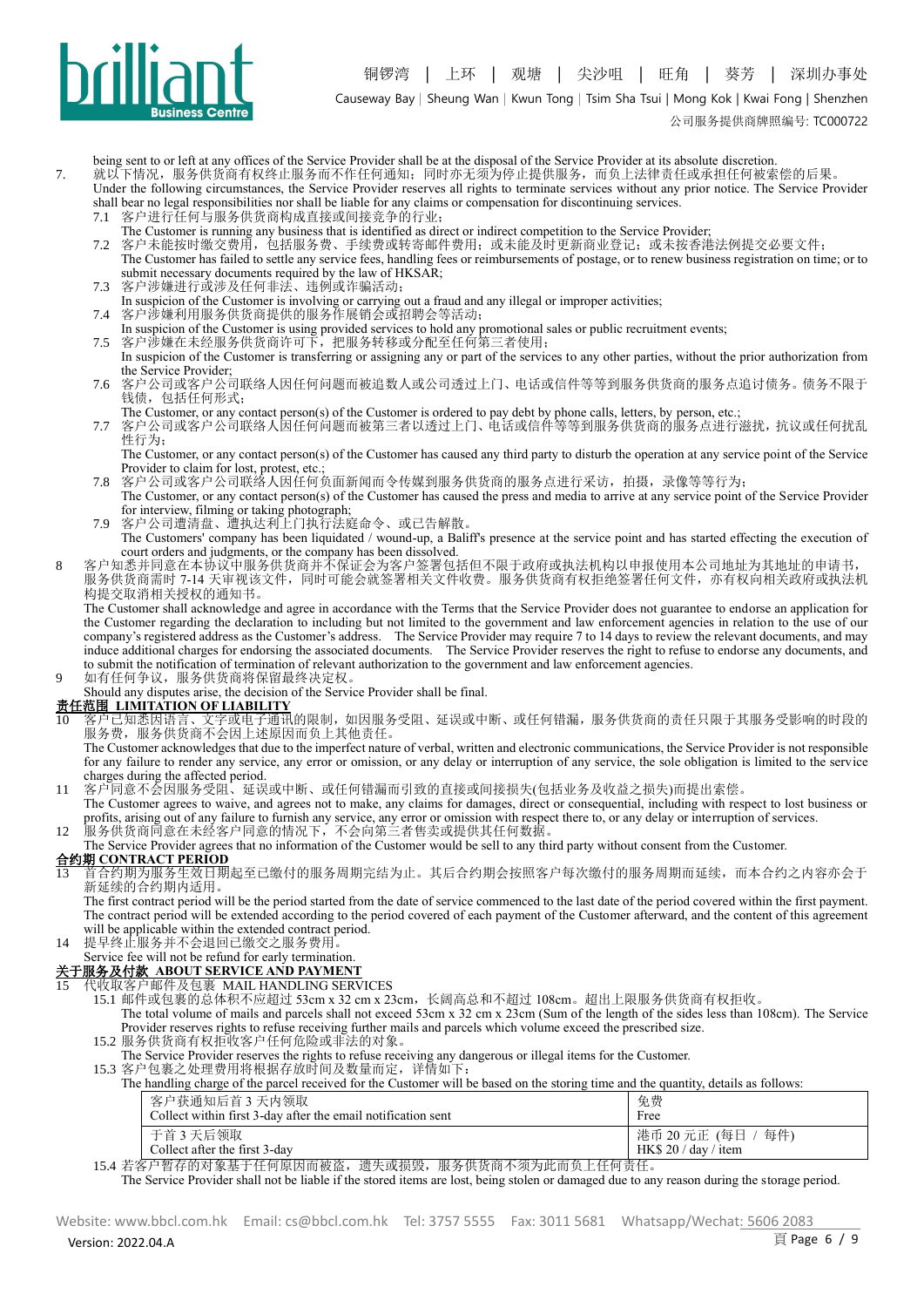

#### 16 转寄邮件服务 MAIL FORARDING SERVICES

- 16.1 若客户需要转寄邮件,须于申请服务时提出。否则,客户需每次以电邮或书面形式通知服务供货商。
	- If the mail forwarding services is required, the Customer should state at the time of application. Otherwise, the Customer should notice the Service Provider by email or written notice afterward every time.
- 16.2 服务供货商不会为转寄邮件而引致的损失、被窃、被破坏、或任何灾害,而作出任何赔偿及负上任何责任。
- The Service Provider shall not be liable for any losses, damages, costs, claims and expenses of liabilities of whatever nature in mail forwarding.
- 17 电话服务 CALL SERVICES
	- 17.1 所有来电转驳服务只适用于本地电话号码。
		- All call forwarding services apply to local telephone number only.
	- 17.2 若客户须更改系统直接转驳之指定号码,必须于生效期前 1 个工作天向服务供货商以书面形式通知。
	- If the designated number direct transferred by system is to be changed, a formal written notification should be submitted to the Service Provider on or before 1 working day prior to the effective day.
	- 17.3 于办公时间内,专线电话服务只限代接后留言及转驳电话,而不包括任何产品查询,报价及客户服务的工作。 During the office hour, the telephone services provided by the Service Provider can be only used for receiving calls, leaving messages and
- transferring calls on behalf of the Customer, not including any services related to product inquiries, making quotations and customer services. 18 客户同意使用 bbc · me 自助平台之电子货币包作支付邮费、速递件运费、信件扫瞄、信件/包裹转寄费用。客户可经现金、银行账户及 其他指定渠道为电子货币包增值。
	- The Customer agrees to use the e-wallet in bbc  $\cdot$  me Self-Service Platform to pay for the postage fee, express delivery fee, letter scanning, letter/package forwarding fee. Customers can recharge the e-wallet via cash, bank account and other designated channels.
- 19 客户须于服务到期日一个月前与服务供货商书面提出续约或中止服务,否则按金将不获退回。 Customers are required to renew / terminate the service with the Service Provider 1 month before the expiry date of the service period. Otherwise, the deposit will be forfeited.
- 20 客户应于账单上列明的到期日前缴交有关款项,否则服务供货商有权终止其服务而不作另行通知。同时客户有责任于到期日前确保已缴 交之费用已由服务供货商收取并确认。

The Customer shall pay the fees before the due date specified on the relevant invoices, or the Service Provider has the right to suspend the services to the Customer. The Customer has the responsibility to make sure that their payments are received and identified by the Service Provider before the due date specified on the relevant invoices.

- 21 若客户要求重启因延迟缴款或欠款被终止的服务,服务供货商将会向客户收取于终止期间的相关服务费用。 If Customer requests to reactive the services which has been suspended by the Service Provider due to late payment or overdue situation, the Service
- Provider shall charge the Customer the service fees for the suspended period. 22 客户如需更改服务指令、内容或地点,需以书面形式通知服务供货商,及缴付相关费用。
- If the Customer requires to make amendments to service instructions, contents or location, a written notice should be given to the Service Provider to the amendment take place, related service fees shall apply.
- □ 本人已知悉及理解须每年于公司成立为法团之日在该年中的周年日后的 42 日内(订明时限),向公司注册处处长交付周年申报表登记。 逾期罚款及相关的法律责任会由本人/ 我司自行承担。

I acknowledge and understand every year annual return is required to be delivered to the Registrar of Companies for registration within 42 days after the anniversary of the date of the company's incorporation in that year (the prescribed time period), I/ my company will have responsibilities for all penalties and legal liability from late delivery.

□ 本人已知悉及理解须取得和保存实益拥有权的最新数据,以备存「重要控制人登记册」供执法人员查阅,违规罚款及相关的法律责任 会由本人/ 我司自行承担。

#### I acknowledge and understand a local private company is required to obtain and maintain up-to-date beneficial ownership information by way of keeping a Significant Controllers Register, I/ my company will have responsibilities for all penalties and legal liability from negligence. □ 本人已知悉及理解须展示公司名称于注册办事处或业务场所,违规罚款及相关的法律责任会由本人/ 我司自行承担。

- I acknowledge and understand a local private company is required to display its registered name in a conspicuous position from the registered office or business venue, I/ my company will have responsibilities for all penalties and legal liability from negligence.
- □ 本人明白必须于 12 日内或按客户服务员指引尽快交回签署好的文件以完成相关程序,否则引起的罚款或后果本人需要自行承担。本 人亦明白如果 1 个月内我未有提交足以完成申请服务的文件,将被视作放弃服务,我将不会得到退款,继续服务需重新收费。 I understand that I MUST return the required documents duly signed to Brilliant Business Centre Limited for completing the application process within 12 days from the signing of this document, or I / my company shall be deem liable for all the penalties and legal liabilities incurred. I also agree that if I fail to provide the required documents within a month, this application would be considered cancelled, and under such circumstance, there will be NO refund of any fees that have been paid for this application. Reconnection or reapplication fee may apply.

客户签署或盖印 Signature 日期 Date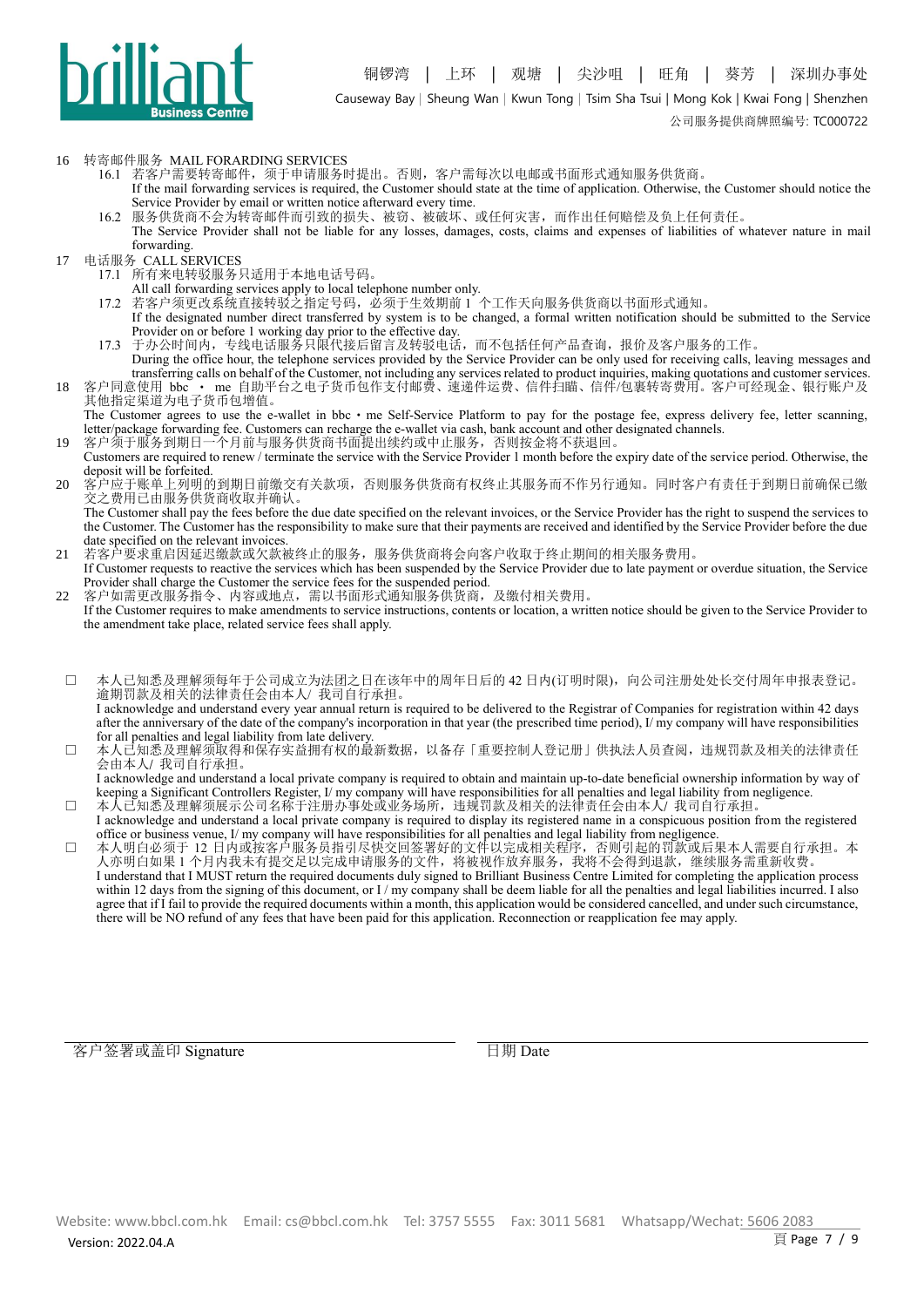

|                                                                                                                                                                                                       |                                                   | 企业电邮服务计划 Corporate Email Service Plan                                                                                                                                                                                                        |                                                   |                                                                                                                                                                                                                                                                                                                |
|-------------------------------------------------------------------------------------------------------------------------------------------------------------------------------------------------------|---------------------------------------------------|----------------------------------------------------------------------------------------------------------------------------------------------------------------------------------------------------------------------------------------------|---------------------------------------------------|----------------------------------------------------------------------------------------------------------------------------------------------------------------------------------------------------------------------------------------------------------------------------------------------------------------|
| 计划 E1 \$600/年<br>$\Box$<br>2GB 空间<br>1 年域名注册<br>(e.g. mycomp.com)<br>10 个企业电邮账户<br>$\bullet$<br>(e.g. me@mycomp.com)<br>无限电邮转寄<br>●<br>等查阅<br>送基本数据网页 1 页<br>$\bullet$<br>1 个 FTP 账户<br>1 个 MySQL 数据库 | 支援 Webmail、IMAP、POP3<br>支援 Outlook、iPhone、Android | □ 计划 E2 \$800/年<br>4GB 空间<br>1 年域名注册<br>$\bullet$<br>(e.g. mycomp.com)<br>20 个企业电邮账户<br>(e.g. me@mycomp.com)<br>无限电邮转寄<br>$\bullet$<br>$\bullet$<br>$\bullet$<br>等查阅<br>送基本数据网页 1 页<br>$\bullet$<br>1 个 FTP 账户<br>$\bullet$<br>1 个 MySQL 数据库 | 支援 Webmail、IMAP、POP3<br>支援 Outlook、iPhone、Android | □ 计划 E3 \$900/年<br>6GB 空间<br>1 年域名注册<br>$\bullet$<br>(e.g. mycomp.com)<br>30 个企业电邮账户<br>$\bullet$<br>(e.g. me@mycomp.com)<br>无限电邮转寄<br>$\bullet$<br>支援 Webmail、IMAP、POP3<br>$\bullet$<br>支援 Outlook、iPhone、Android<br>$\bullet$<br>等查阅<br>送基本数据网页 1 页<br>$\bullet$<br>3 个 FTP 账户<br>$\bullet$<br>3 个 MySQL 数据库 |
|                                                                                                                                                                                                       |                                                   | 域名注册 Domain Name Registration                                                                                                                                                                                                                |                                                   |                                                                                                                                                                                                                                                                                                                |
| 第一选择<br><b>First Choice</b>                                                                                                                                                                           |                                                   |                                                                                                                                                                                                                                              | 第二选择<br>Second Choice                             |                                                                                                                                                                                                                                                                                                                |
| 请选择域名类型<br>Domain Category                                                                                                                                                                            | $\Box$ .com.hk<br>$\Box$ .com                     | $\Box$ .hk<br>$\Box$ .net                                                                                                                                                                                                                    | $\Box$ .co<br>$\Box$ .org                         | $\Box$ .org.hk<br>$\Box$ .info<br><b>Others</b><br>Ш                                                                                                                                                                                                                                                           |
| 基本数据网页<br>Parking Page<br>#免费 FREE                                                                                                                                                                    | 需要 Yes □ 不需要 No                                   |                                                                                                                                                                                                                                              |                                                   |                                                                                                                                                                                                                                                                                                                |
|                                                                                                                                                                                                       |                                                   | 公司卡片印刷计划 Business Card Printing Plan                                                                                                                                                                                                         |                                                   |                                                                                                                                                                                                                                                                                                                |
| 400 张 (\$500)<br>$\Box$<br>选择 1 个设计款式<br>3 个人名<br>每人最少 100 张<br>全部合共 300 张                                                                                                                            |                                                   | 600 张 (\$600)<br>$\Box$<br>选择 1 个设计款式<br>$\bullet$<br>6 个人名<br>每人最少 100 张<br>全合共 600 张                                                                                                                                                       |                                                   | 900 张 (\$800)<br>□<br>选择 1 个设计款式<br>9 个人名<br>每人最少 100 张<br>全部合共 900 张                                                                                                                                                                                                                                          |
| 选取编号<br>Selected Card No.                                                                                                                                                                             |                                                   |                                                                                                                                                                                                                                              | 公司商标<br>Has Logo                                  | 有 Yes □ 没有 No                                                                                                                                                                                                                                                                                                  |
|                                                                                                                                                                                                       |                                                   | 卡片内容 Business Card Content                                                                                                                                                                                                                   |                                                   |                                                                                                                                                                                                                                                                                                                |
| 公司名称<br>Company Name                                                                                                                                                                                  |                                                   |                                                                                                                                                                                                                                              |                                                   |                                                                                                                                                                                                                                                                                                                |
| 公司地址<br>Address                                                                                                                                                                                       |                                                   | □铜锣湾(CWB) □上环(SW) □观塘(KT)                                                                                                                                                                                                                    |                                                   | □尖沙咀(TST) □旺角(MK) □葵芳(KF)                                                                                                                                                                                                                                                                                      |
| 公司网址<br>Website                                                                                                                                                                                       |                                                   |                                                                                                                                                                                                                                              |                                                   |                                                                                                                                                                                                                                                                                                                |
| 联络电话<br>Phone                                                                                                                                                                                         |                                                   |                                                                                                                                                                                                                                              | 传真号码<br>Fax                                       |                                                                                                                                                                                                                                                                                                                |